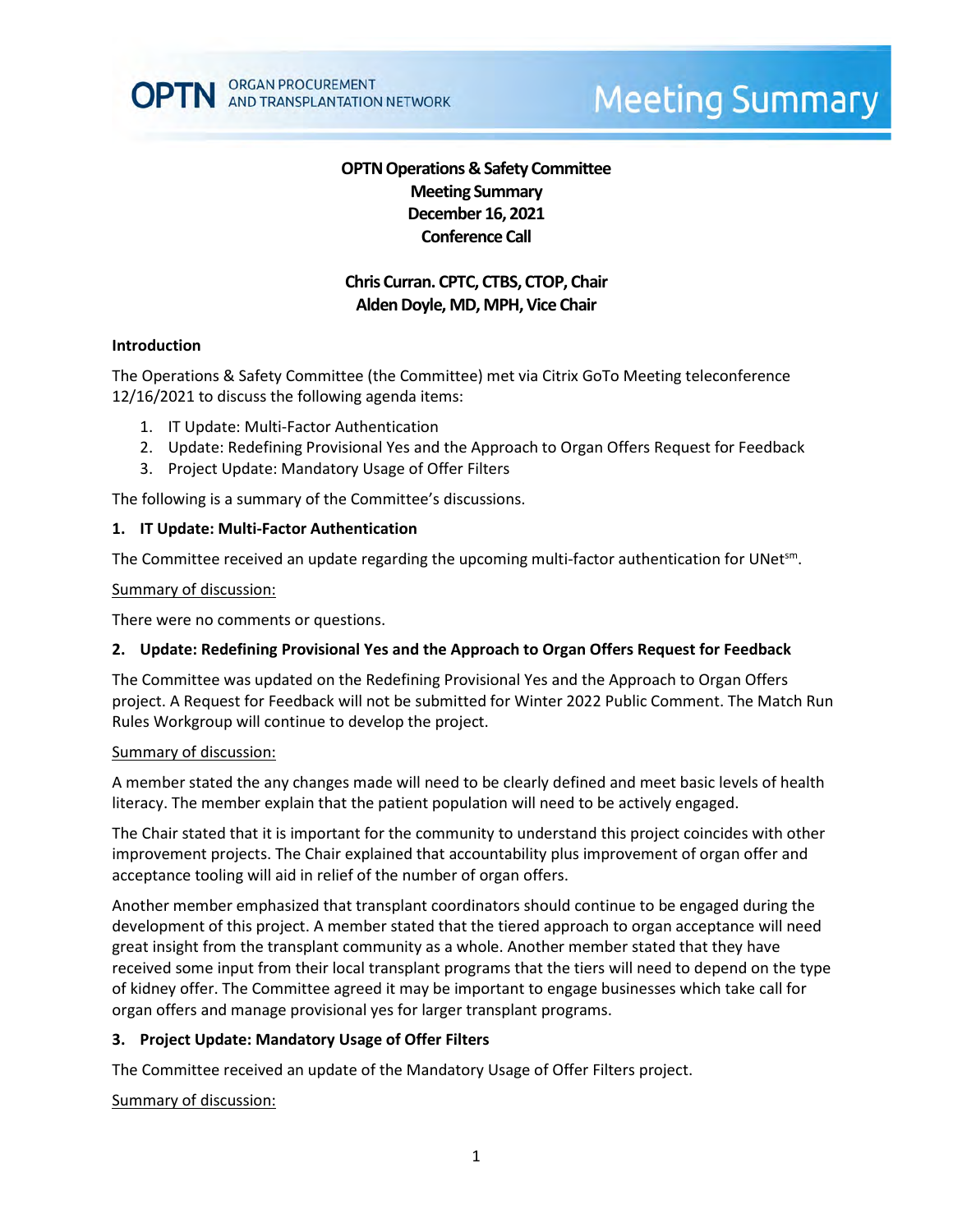The Vice Chair suggested the Mandatory Usage of Offer Filters Workgroup should discuss how transplant programs will be able to update the filters as they adapt and change behavior.

A member stated that transplant programs should have the ability to make data driven decisions on their filters. The member explained that transplant programs should be provided data to encourage the usage of filters while also informing the transplant program about which filters would be helpful.

The Vice Chair asked whether there would be mandates for transplant programs to make their filters more restrictive if it is found that certain filters are leading to inefficient use of the system. A member responded that it would be challenging to restrict or require exact filters. The member added that it would be necessary to show transplant programs the benefits of offer filters to encourage voluntary usage before mandating usage.

A member stated that candidate specific offer filters would be very valuable because individuals will have different offers they would be interested in. Other Committee members agreed. The Vice Chair added that compounding filters would also be beneficial. Another member stated that the ability to create filter profiles to apply certain profiles to certain candidates would be useful. The Chair stated that it would be helpful for OPOs to be able to view the filters that transplant programs have in place, within the OPO's area.

There were no further comments or questions. The meeting was adjourned.

#### **Upcoming Meetings**

- January 27, 2022 (teleconference)
- February 25, 2022 (teleconference)